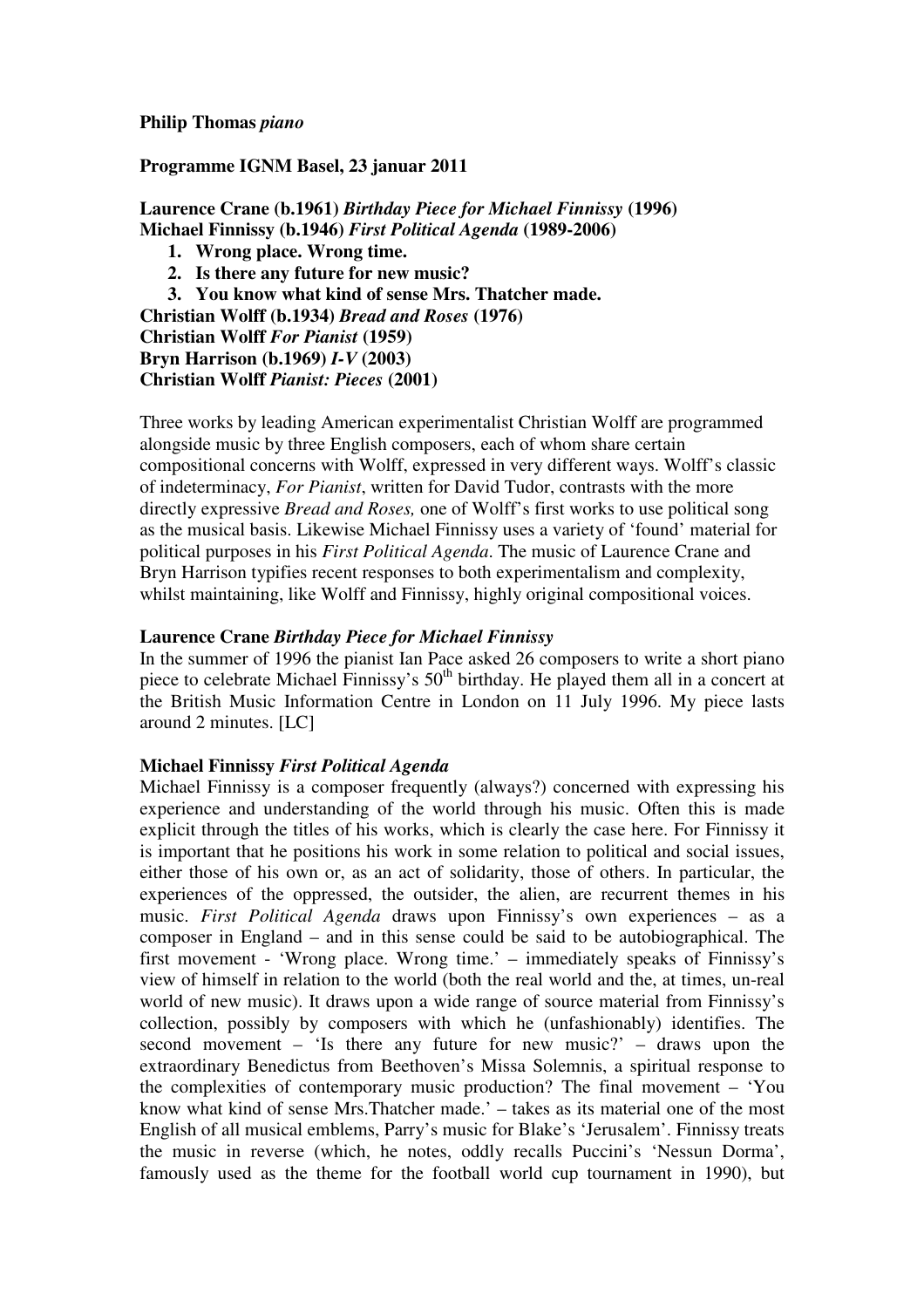flattens all musical meaning through the extreme dynamic and rhythmic stasis, a potent reflection upon Englishness.

#### **Christian Wolff** *Bread and Roses*

In the 1970s Wolff became, as he describes, 'politicized'. That is to say, his political consciousness was awakened in such a way that he sought to reflect his (leftist) political convictions in his music in a more explicit manner than in his previous music. Arguably his open scores of the previous decade were implicitly highly political in their very open-ness, allowing considerable performer freedom and creating social contexts within which music may be forged through dialogue (verbally and in sound through performance).

*Bread and Roses* was the first of many works in which Wolff expressed himself as a composer by taking as source material a song associated with the workers' movement. A fragment of the tune is heard near the beginning, but is mostly subjected to a sequence of variations. Matters of dynamics, pacing and tempo, articulation (of sound and silence) are left to the pianist to decide upon.

'Bread and Roses' was a poem written by James Oppenheim in 1912 and subsequently set to music by Caroline Kohlsaat. It takes as its inspiration the successful and famous mill strike of the same year in Lawrence, Massachusetts, in which 20,000 workers, many of whom were women, striked tirelessly against cuts in pay. During the strike (which lasted 10 weeks before the workers won their fight safegaurding the wages of over 250,000 workers across New Hampshire) many of the women held placards which read "We want bread and roses too".

#### **Christian Wolff** *For pianist*

Toward the end of the 1950s, Wolff developed a style of notation which could be described as a form of shorthand, a kind of code which, though at times mystifying, was designed to offer choice, within fixed parameters, to the performers as to sounds and pitches, durations, etc. At the same time he began to develop a music which was dependent upon the performers' responses to each other, involving cues of various kinds which determined when or how or what each performer was to play next. (Subsequently, performer interaction became one of the main characteristics of his music through the 1960s and 1970 and has remained an important part of his technique and aesthetic since.)

Naturally, when writing for a solo instrument this aspect of his writing was not possible. However, in one piece, *For Pianist*, Wolff explored how the actions a performer makes during the performance itself might determine what material should be played next. The work is notated using his code, making it indeterminate in terms of sounds produced. Pages may be played in any order, repeated or not played at all. Additionally, Wolff sets up systems whereby a task is set (such as play a sound as softly as possible) which is followed by a choice of tasks dependent upon the result of the previous task (such as if no sound was heard, or the sound was louder than desired, or the sound was indeed as soft as possible). The pianist must instantly react to this sound and move to the appropriate material.

For this performance, I have used chance to determine the number and order of pages. I have quasi-notated some of the coded material whilst others I have left more free to respond to the performing moment. But there are many choices (changing of page order, durations of pages, etc.) that will be dependent upon what happens during the performance itself.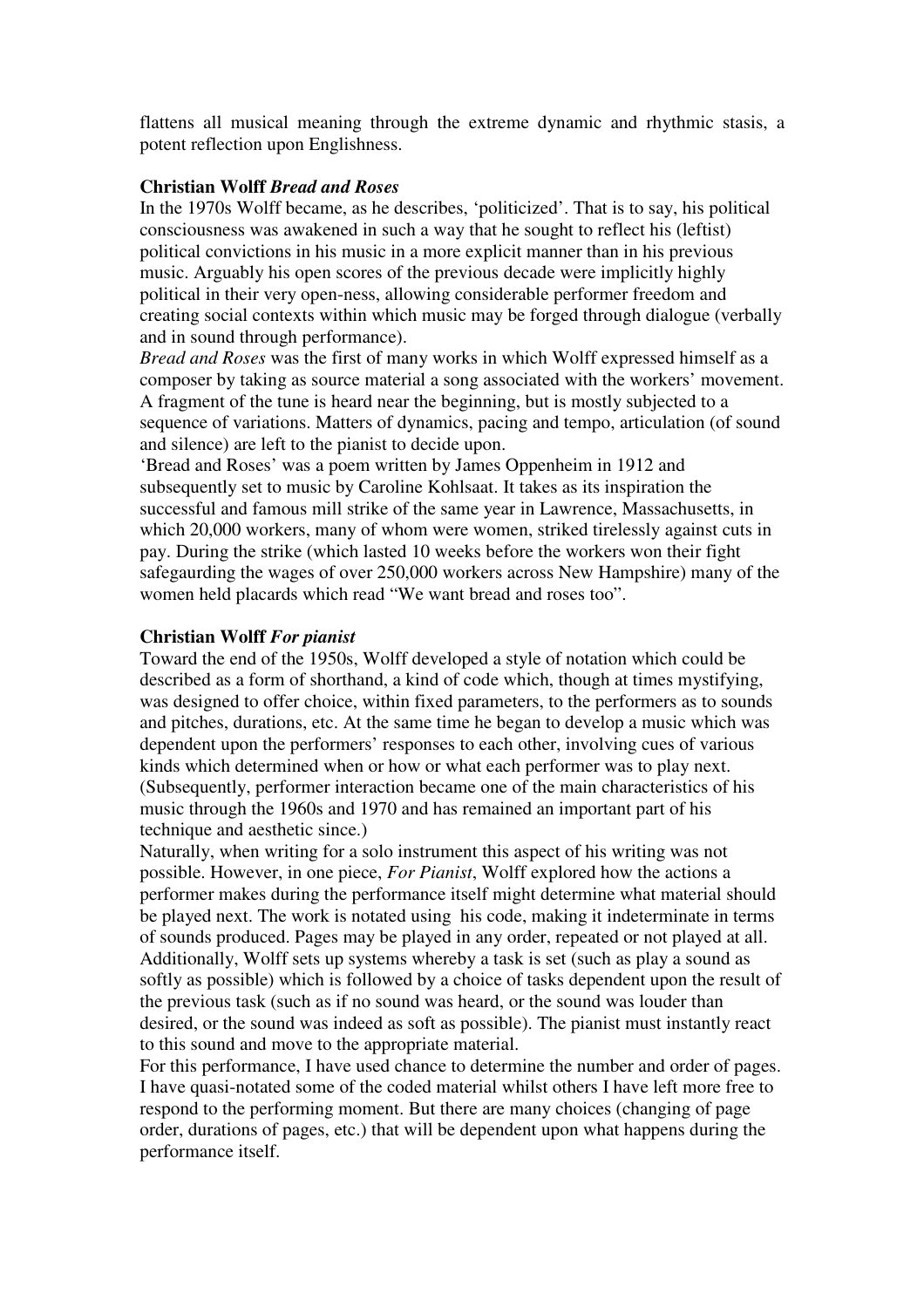# **Bryn Harrison** *I-V*

This work is a characteristic blend of complexity and simplicity. Formally the process is straightforward: each movement derives from the previous by being slower, quieter and emptier. That is to say, notes are progressively removed from the initial piece resulting in an increasingly more sparse and fragmented texture. However, both the musical content and the perceptual nature of the music are complex. Four entirely independent lines are superimposed, laid out upon a fixed temporal grid, and characterized by a rhythmic irregularity, a kind of elasticity which is fully notated. The result is a pulseless, dense texture of interweaving lines, which simply runs continuously through each piece. There are no climaxes or goals; the music exists as if it were a smallest glimpse of eternity. The work was written for Jonathan Powell and first performed by him at the 2003 Huddersfield Contemporary Music Festival.

# **Christian Wolff** *Pianist:Pieces*

Over the last 15 years or so, Wolff has composed works which continue to explore notational possibilities and indeterminacy. His music has become increasingly difficult to categorise and seems to include very different techniques, gestures, forms and notations all within a single piece. *Pianist:Pieces* is such a work. Written in five sections, all of which are curiously typical of Wolff, fragmented lines (sections 1 and 4) contrast with sustained lyricism (section 2) and chordal movement (sections 3 and 5). It also includes examples of a recent notation Wolff has used in his piano writing (found also in *Touch* and *Long Piano (Peace March 11)*) which notates which fingers the pianist is to play for any given event, and with what duration/rhythm, but does not notate which pitch to play, a way of dealing with the frustration of working with the same 88 notes over and over again.

*Pianist:Pieces* was written for Aki Takahashi in memory of Iannis Xenakis.

*Philip Thomas* (b.1972) specialises in performing new and experimental music, including both notated and improvised music. His most recent solo projects have included a 12-hour solo performance of John Cage's *Electronic Music for Piano*  (situated within an exhibition of Cage's visual art); the UK premiere of Tom Johnson's *A Chord Catalogue*; a survey of recent American experimental music, including premieres of works by Christian Wolff, Larry Polansky and Michael Pisaro; portrait concerts of Markus Trunk and Laurence Crane, including world premieres by both composers; a survey of the piano music of Christian Wolff, including the European premiere of his latest work for solo piano 'Long Piano (Peace March 11)' at the 2007 Huddersfield Contemporary Music Festival, alongside premieres of new works by Stephen Chase, Tim Parkinson and Michael Parsons; and concerts of music composed by improvisers, including premieres of new works by Mick Beck, Chris Burn and Simon H.Fell.

Philip's debut solo CD 'Comprovisation' was released in 2007 on the Bruce's Fingers label (BF66). Based upon his recent series of concerts featuring music exploring improvisation and notation, it features music by Mick Beck, Chris Burn, John Cage, Simon H Fell, Michael Finnissy and Paul Obermayer. Since then he has released three more CDs: *piano piano* (edition wandelweiser) featuring two works by Tim Parkinson ("very precise, intelligent and simply beautiful music performed by Thomas at the absolute top of his game." - Graham McKenzie (director, hcmf), SOUND AND